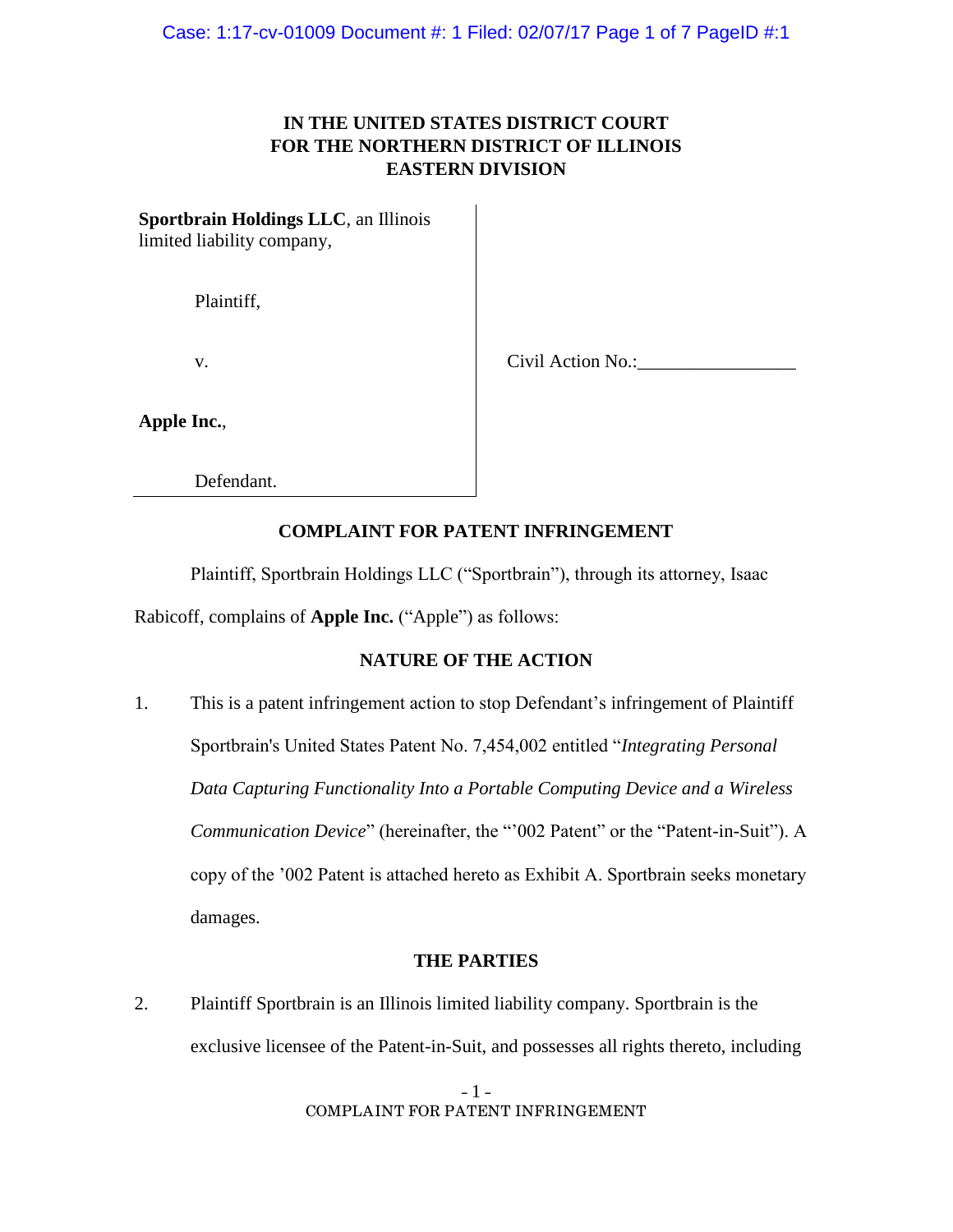the exclusive right to exclude Apple from making, using, selling, offering to sell or importing in this district and elsewhere into the United States the patented invention(s) of the Patent-in-Suit, the right to sublicense the Patent-in-Suit, and to sue Apple for infringement and recover past damages.

3. Apple Inc. is a company organized under the laws of California with its principal place of business located in Cupertino, California.

#### **JURISDICTION AND VENUE**

- 4. This is an action for patent infringement arising under the Patent Laws of the United States, Title 35 of the United States Code.
- 5. This Court has subject matter jurisdiction under 28 U.S.C. §§ 1331 and 1338(a).
- 6. This Court has personal jurisdiction over Defendant because, among other things, it transacts business in this judicial district, at least by offering to sell, selling and/or advertising infringing products and services, including at least the Apple Watch and iPhone product line (e.g., iPhone 7; "iPhone") when each is used in conjunction with the watchOS3 and Apple companion apps, including the Activity app (collectively "Accused Products and Services"), in such a way as to reach customers in Illinois and this judicial district including, but not limited to, over the internet, and through Apple retail stores located throughout this district. Defendant also directly markets and sells its infringing products and services to Illinois residents, including through their own website, [https://www.apple.com.](https://www.apple.com/)
- 7. Defendant has, consequently, committed acts of infringement in this judicial district.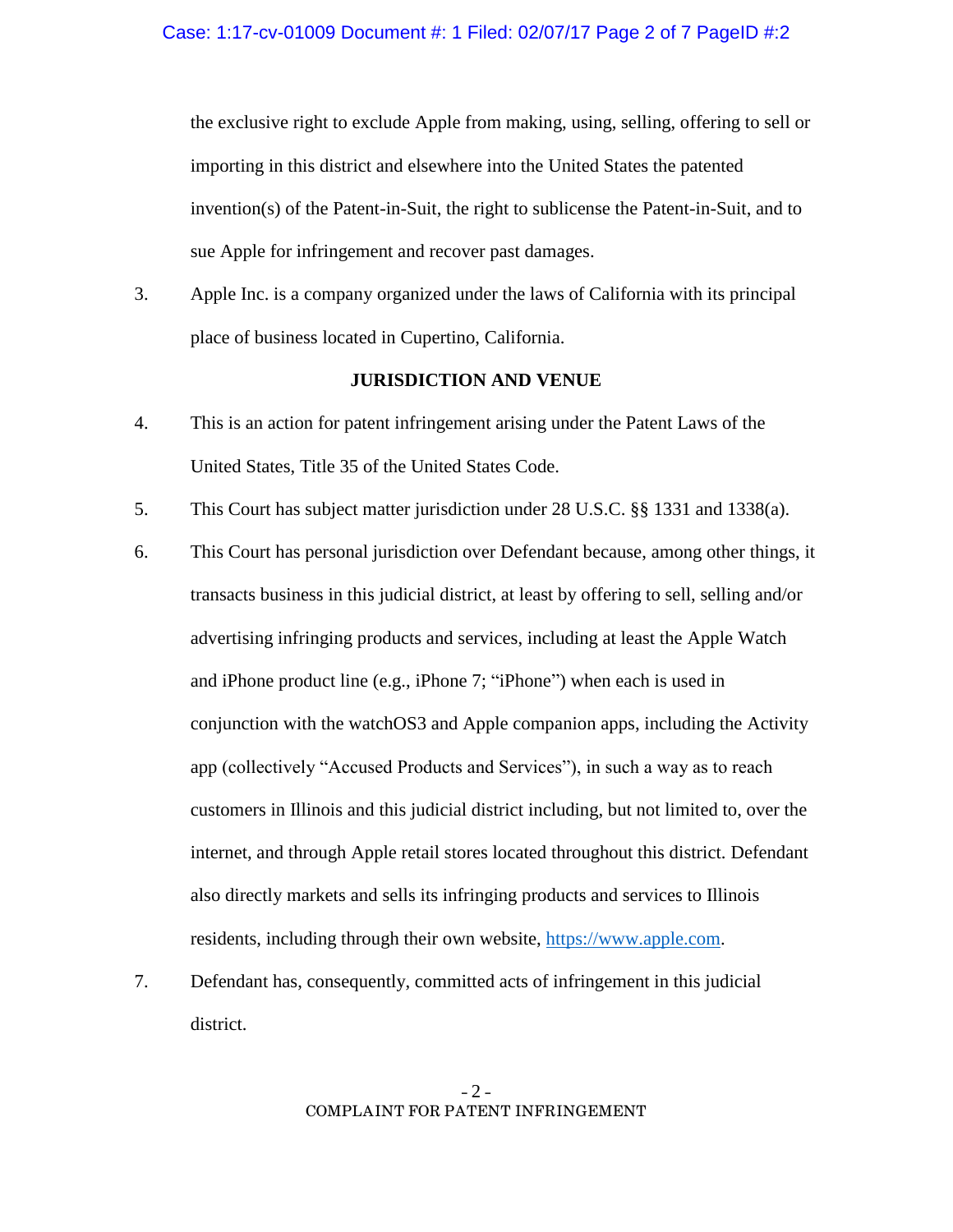8. Venue is proper in this district under 28 U.S.C. §§ 1391(b)-(d) and 1400(b) because a substantial part of the events giving rise to the claims occurred in this judicial district, and Defendant has committed acts of infringement in this district.

#### **COUNT I: INFRINGEMENT OF THE '002 PATENT**

- 9. Sportbrain realleges and incorporates by reference the above paragraphs of this Complaint, inclusive, as though fully set forth herein.
- 10. The '002 Patent is valid, enforceable, and was duly issued in full compliance with Title 35 of the United States Code.
- 11. Defendant has infringed and continue to infringe the '002 Patent, either literally or under the doctrine of equivalents. Upon information and belief, Defendant has infringed and continues to infringe one or more claims of the '002 Patent by making, using, selling, providing, advertising and/or importing, directly or through intermediaries, in this district and elsewhere in the United States, devices for integrating a personal data capturing functionality into a wireless communication device and for analyzing and supplying feedback information to a user through the combined use of the personal parameter receiver, a wireless communication device, a network server, and website in this district and elsewhere in the United States through its website.
- 12. Each of the Accused Products and Services infringes at least claim 1 of the '002 Patent.
- 13. In particular, using at least an accelerometer and/or motion sensor, the Apple Watch and iPhone each separately and/or in conjunction with each other act as the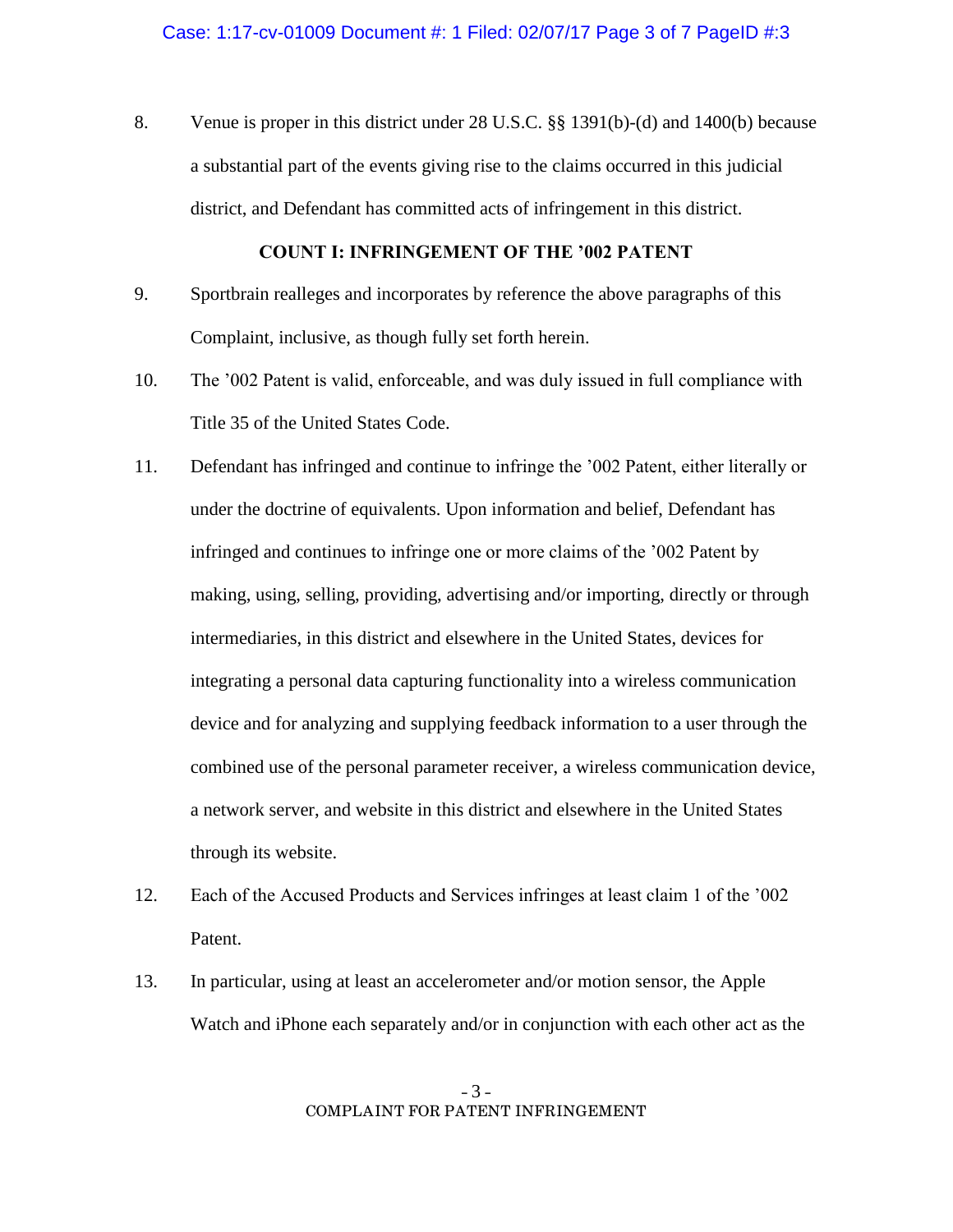personal parameter receiver by collecting data about the activity of the user including at least recording the number of steps taken by the user when the product is active. For example, the Apple Watch, watchOS3 and Apple companion apps (collectively the "Apple product") connect to wireless communication devices, including smartphones, for capturing personal data via a bluetooth connection. The Apple product periodically transmits personal data, including at least step data, from at least a smartphone to a network server over a wireless network. A network server then analyzes the personal data of the user and generates feedback information; this feedback information is posted to a website in at least a graphical and chart form for the user, and includes at least daily and weekly progress and other health and fitness metrics, including at least step count data. The aforementioned website and Apple companion apps also allow a user to compare that user's personal data, at least in relation to the user's friends, and posts that comparison of the personal data.

- 14. Defendant has also partnered with third parties to provide additional companion apps, services, and/or fitness tracker devices; to the extent that these third party companion apps, services, and/or fitness tracker devices (in combination with the Apple Watch) carry out the remaining steps of the method in at least claim 1, these acts are attributable to Defendant under a theory of divided infringement, and Defendant directly infringes on the patent-in-suit.
- 15. Defendant also has and continues to indirectly infringe one or more claims of the asserted patent by inducing others to infringe, including merchants and end-users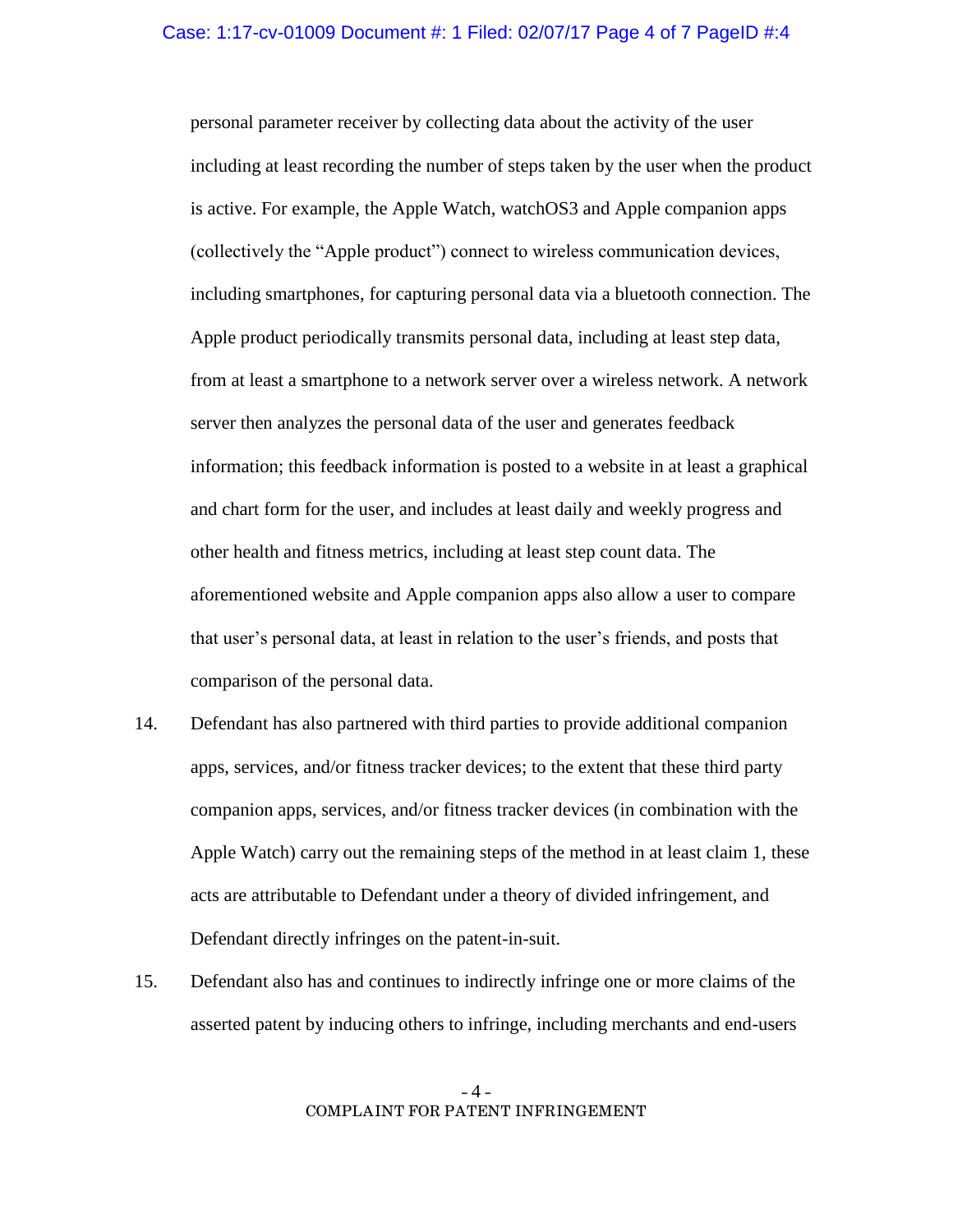through their use of the Accused Products and Services. Specifically, Defendant has actively induced, and continues to induce, the infringement of one or more claims of the '002 Patent at least by actively inducing its customers, including merchants and end-users to use Defendant's devices for integrating a personal data capturing functionality into a wireless communication device and for analyzing and supplying feedback information to a user through the combined use of the personal parameter receiver, a wireless communication device, a network server, and website in this district and elsewhere in the United States through its website. Upon information and belief, Defendant has specifically intended that its customers use the Accused Products and Services that infringe the '002 Patent by, at a minimum, providing access to, support for, training and instructions for, the Accused Products and Services to its customers to enable said customers to use said apparatus, products and services in such a way that infringes the '002 Patent. Even where performance of the steps required for infringement of one or more claims of the '002 Patent is accomplished by Defendant and Defendant's customer jointly, Defendant's actions have solely caused all of the steps to be performed.

- 16. Defendant also contributed to the infringement of the patent-in-suit, with knowledge of infringement, violating 35 USC § 271(c) by its design, use, manufacture, importation, distribution, sale and offer for sale of the Accused Products and Service.
- 17. Defendant knew that its conduct of advertising and instructing would induce others others to use its products and services in a manner infringing the '002 Patent.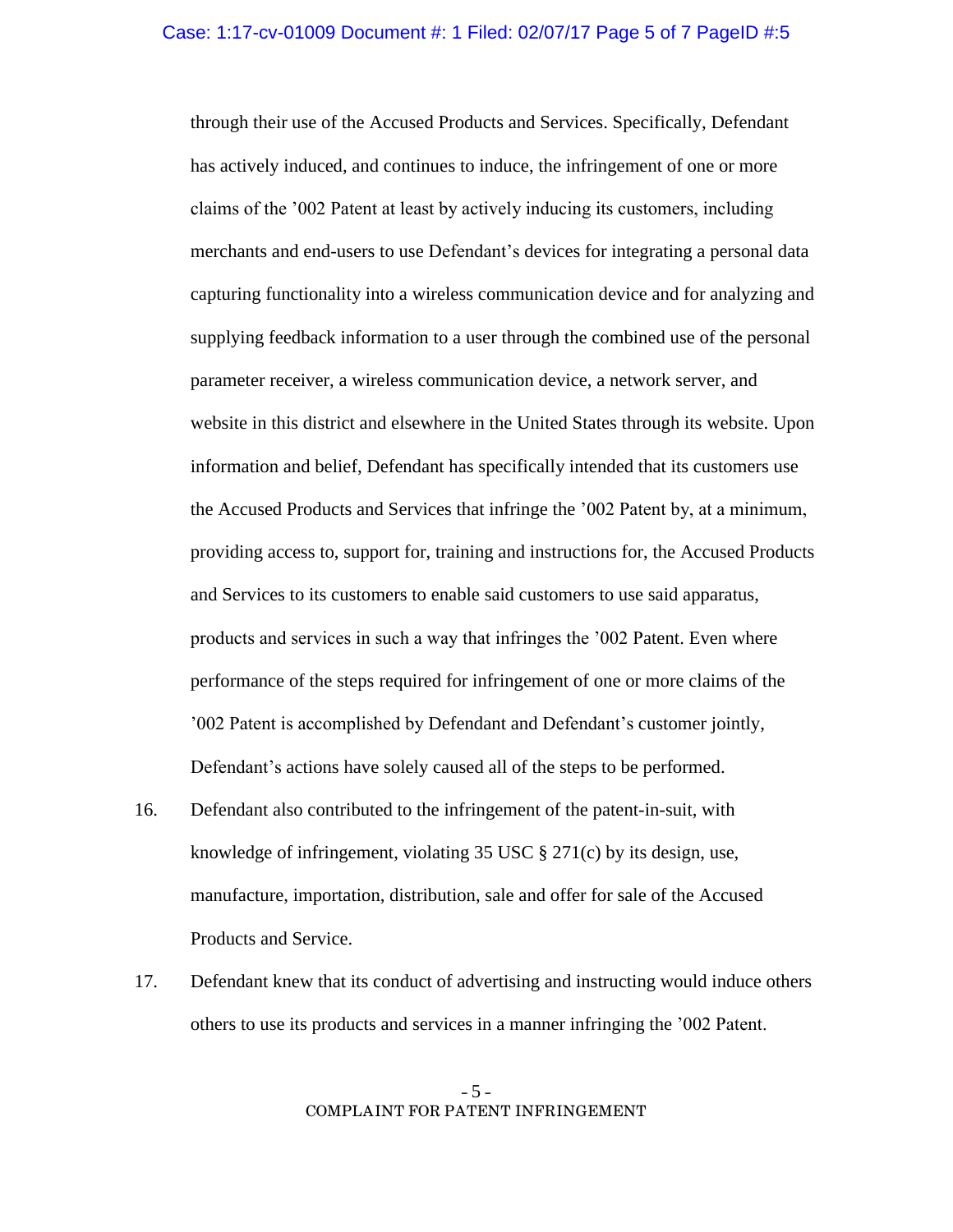- 18. Without permission or compensation to Sportbrain, Defendant decided to take Sportbrain's inventions and utilize its patented technology in its Accused Products and Services. On this basis, this infringement has been willful, deliberate, and in reckless disregard of Sportbrain's patent rights.
- 19. Sportbrain has complied with the provisions of 35 U.S.C. § 287 to the extent they are applicable.
- 20. Defendant's infringement has injured Sportbrain and it is entitled to recover damages adequate to compensate it for such infringement, but in no event less than a reasonable royalty, together with interest and costs.

WHEREFORE, Plaintiff Sportbrain respectfully asks this Court to enter judgment against Defendant Apple Inc. for infringement and against its respective subsidiaries, successors, parents, affiliates, officers, directors, agents, servants, employees, and all persons in active concert or participation with it, granting the following relief:

- A. Apple has infringed and are infringing one or more claims of the '002 Patent;
- B. Apple accounts to Sportbrain for damages adequate to compensate for Apple's infringement of the '002 Patent and that such damages be awarded to Sportbrain, including pre-judgment and post-judgment interest;
- C. Sportbrain's damages be trebled as a result of Apple's willful infringement of the '002 Patent;